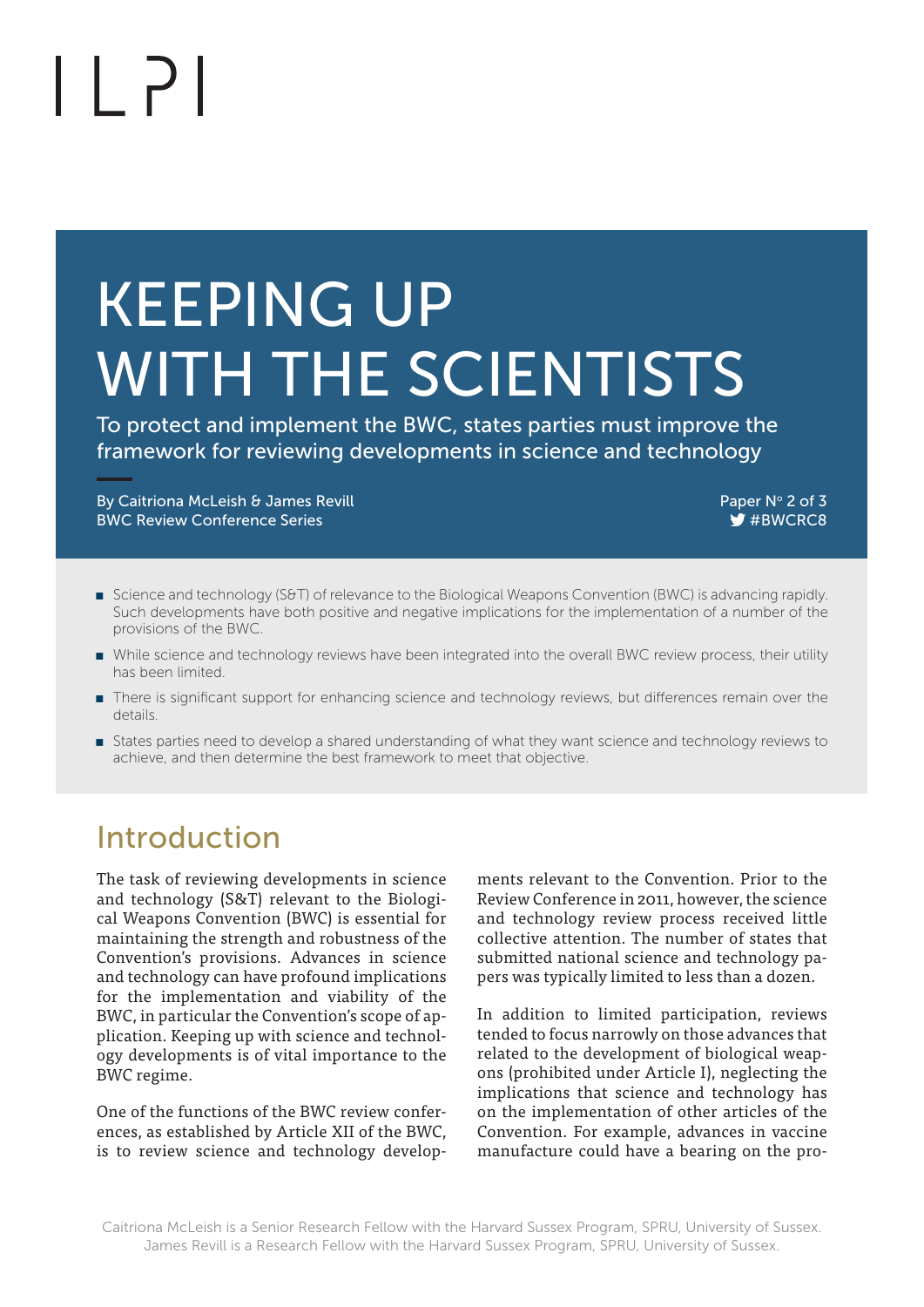vision of assistance in the event of a violation of the Convention (Article VII), and the digitization of genome data along with advances in communications could aid international cooperation (Article X). Troubled by the fairly long period of time between each review in the face

of rapid advances in the life sciences and associated disciplines, states parties decided in 2011 to include a review of specific scientific and technological issues as part of their intersessional work programme.

### Science and technology on the standing agenda

At the Review Conference in 2011, the BWC states parties decided to include science and technology reviews as one of three "Standing Agenda Items" on the BWC's intersessional programme (the series of Meetings of States Parties (MSP) and Meetings of Experts that would take place between 2012 and 2015). Under the science and technology Standing Agenda Item, a broad set of general themes and specific annual science and technology topics were agreed for discussion<sup>1</sup>

The purpose of any future science and technology review mechanism must be clear before attempting to settle questions of structure and process

While the inclusion of science and technology reviews as a standing intersessional agenda item clearly improved the BWC regime's overall ability to keep up with science and technology developments,<sup>2</sup> questions have been raised about the effectiveness<sup>3</sup> and sustainability of the new framework.4 As it turned out, as little as four and a half hours per year ended up being used for science and technology discussions.<sup>5</sup> BWC states parties have identified several weaknesses in the science and technology review framework that go at least some way in explaining the limitations:

- $\blacksquare$  The potential for interactive debate was too limited.<sup>6</sup>
- $\blacksquare$  The agenda was too rigid, thwarting reviews of unanticipated or 'non-linear' developments in science.
- The purpose of the science and technology standing agenda item was unclear. Should science and technology developments simply be identified, or should the states parties also come up with proposals for "effective action"?

Given these weaknesses in the current framework for intersessional science and technology reviews, both states<sup>7</sup> and civil society actors<sup>8</sup> have called for reform. Yet while there appears to be a sense of agreement that something needs to be done, there is currently no consensus on the purpose, institutional set-up and expected outcomes of a strengthened science and technology review.

#### Purpose of science and technology review

The purpose of any future science and technology review mechanism must be clear before attempting to settle questions of structure and process. For example, if the purpose is merely to discuss developments in science and technology, then more time could be provided and more interactive debate encouraged within the existing frameworks. However, if states parties see the purpose of science and technology reviews

as identifying risks and benefits and promoting effective action, a new mechanism is required.

Relatedly, states parties will also have to give consideration as to what they require in any report that comes from a future science and technology mechanism. Detailed technical summaries (including references for further reading) on developments will be important in providing depth to the analysis. However, such technical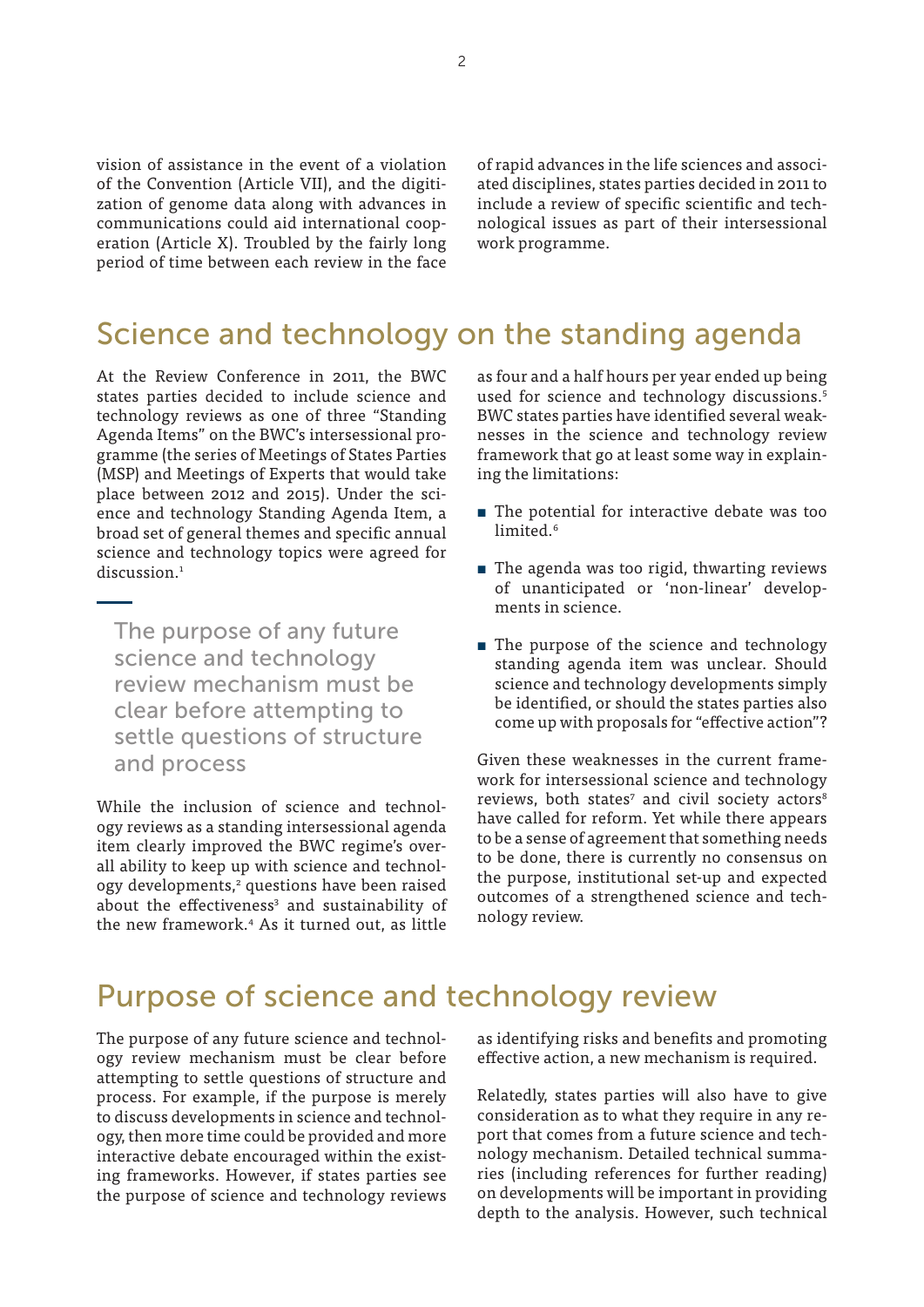reports will be insufficient unless translated into accessible summaries that address the implications of science and technology developments for the Convention in plain language. Moreover, if states really want to take "effective action" then a review process should be tasked with making recommendations for consideration at subsequent political meetings.

#### How to determine the agenda?

The agenda of the 2012–2015 intersessional science and technology programme was determined at the Review Conference in 2011. This allowed states plenty of time to prepare materials on the topics of discussion. But determining the focus of discussions so long in advance made it difficult to address unanticipated developments in science and technology.

Consequently, some states have proposed that the agenda of a given science and technology discussion should be decided no earlier than at the Meeting of States Parties immediately preceding the gathering in question. Yet others have suggested that scientific experts could contribute to the determination of the agenda, on the grounds that they are likely to be best informed of the most relevant developments.9

A more flexible approach to setting the agenda would arguably make the process more nimble and responsive, and therefore more useful to states parties. However, the issue of agenda setting is entangled with the question of what the purpose of a future BWC science and technology review mechanism or body should be.

A more flexible approach to setting the agenda would arguably make the process more nimble and responsive.

Should such a mechanism be tasked with reviewing specific advances in identified scientific fields and/or implications? Or should it produce recommendations for states parties to consider?<sup>10</sup> These more purpose-driven questions require answers, as they will affect what form any future science and technology mechanism will take.

## Possible modalities of a new review mechanism

One of the major areas of divergence between states parties at present concerns the structure and membership of a new science review mechanism. Two basic models can be identified from working papers:

- 1. A committee or board comprised of a limited number of technical experts nominated by states parties, or
- 2. An open-ended meeting format where any interested states parties (and potentially other stakeholders including non-governmental scientists) could participate.

Making its case for the former model, the Russian Federation proposed to establish a committee consisting of roughly 20 geographically representative participants who would remain in position for a period of five years.<sup>11</sup> This approach is modelled on the Scientific Advisory Board of the Organisation for the Prohibition of Chemical Weapons (OPCW) and as such offers a tried and tested precedent with the advantage of continuity in membership. However, the model lacks flexibility and it is questionable whether 20 participants could meaningfully cover the range of science and technology issues that might reasonably be anticipated in a BWC science and technology review.

Other states favour the latter, more open-ended framework. Under this model, governments would nominate an undetermined number of "national experts possessing know-how on specific topics". In accordance with some proposals, such a group could be enhanced by the inclusion of "variety of specialists from academia, civil society and industry, serving in their personal capacity, when required".<sup>12</sup>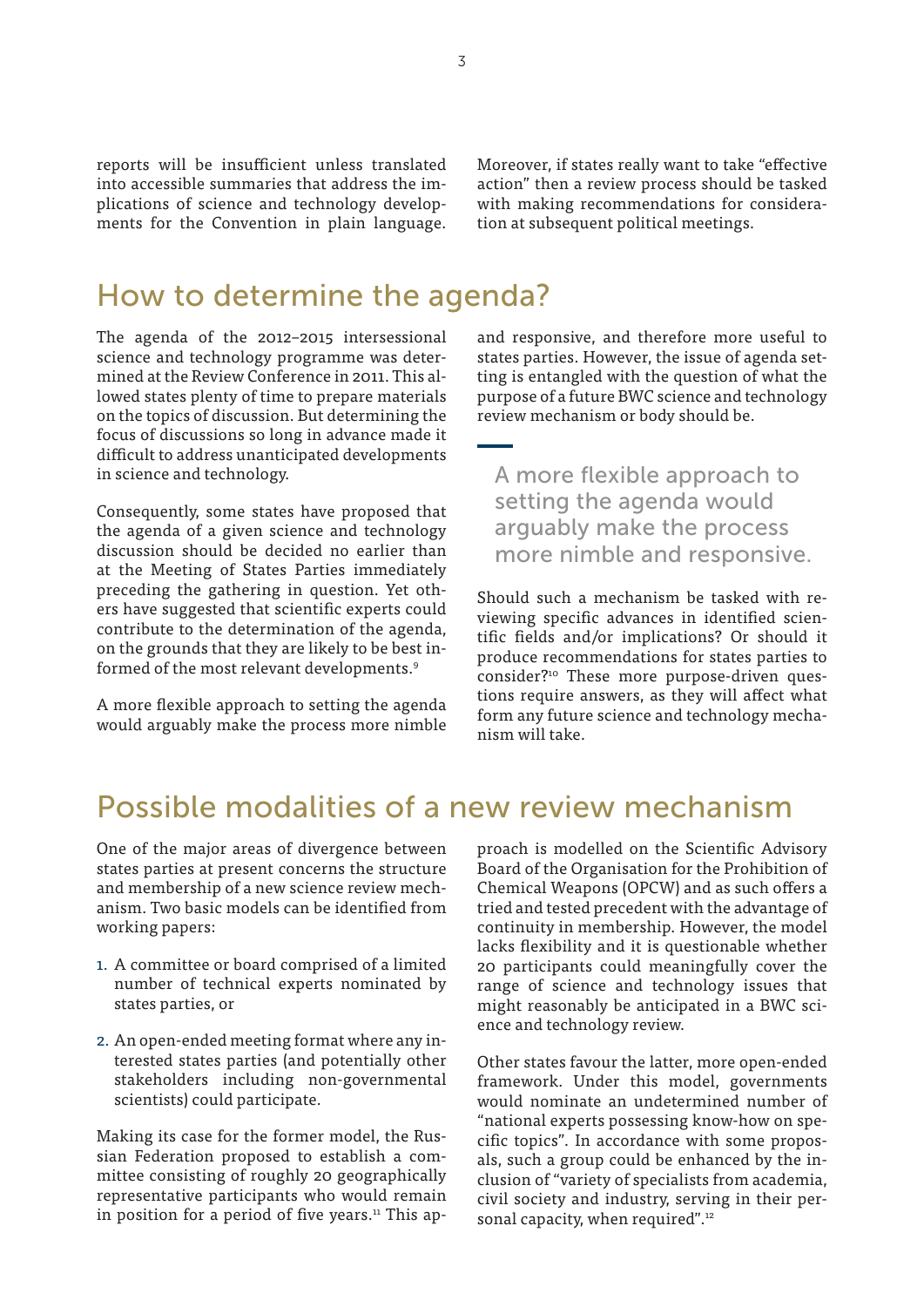

December 2014 (Photo: U.S. Mission Geneva/ Eric Bridiers).

In circumstances where a broad range of topics may need attention, there is logic to a more flexible membership approach that allows a more fluid combination of nominated governmental experts and invited non-governmental specialists joining the process when their expertise is relevant. Essentially, the choice between the two models comes down to the question of how much control states parties are willing to cede in opening up discussions to non-governmental expertise.

The choice between the two models comes down to the question of how much control states parties are willing to cede in opening up discussions to nongovernmental expertise.

#### COORDINATION AND SUPPORT

Of critical importance to the sustainability of any future process is that it is properly guided and supported. Proposals in this regard have included

- 1. that, at each meeting, the states parties elect a dedicated chairperson, and
- 2. that an individual is elected to provide overarching, continuous coordination for the duration of the intersessional period.

Many have also suggested that the BWC's Implementation Support Unit (ISU) should provide the "necessary administrative and substantive support<sup>"13</sup> as is the norm in other treaty regimes. For a more ambitious science and technology process to succeed, a "capable secretariat is critical", and there will need to be an expansion of ISU staff.14 Expansion could potentially take the form of appointing an ISU "science officer"<sup>15</sup> akin to the role undertaken by the OPCW's Science Policy Advisor.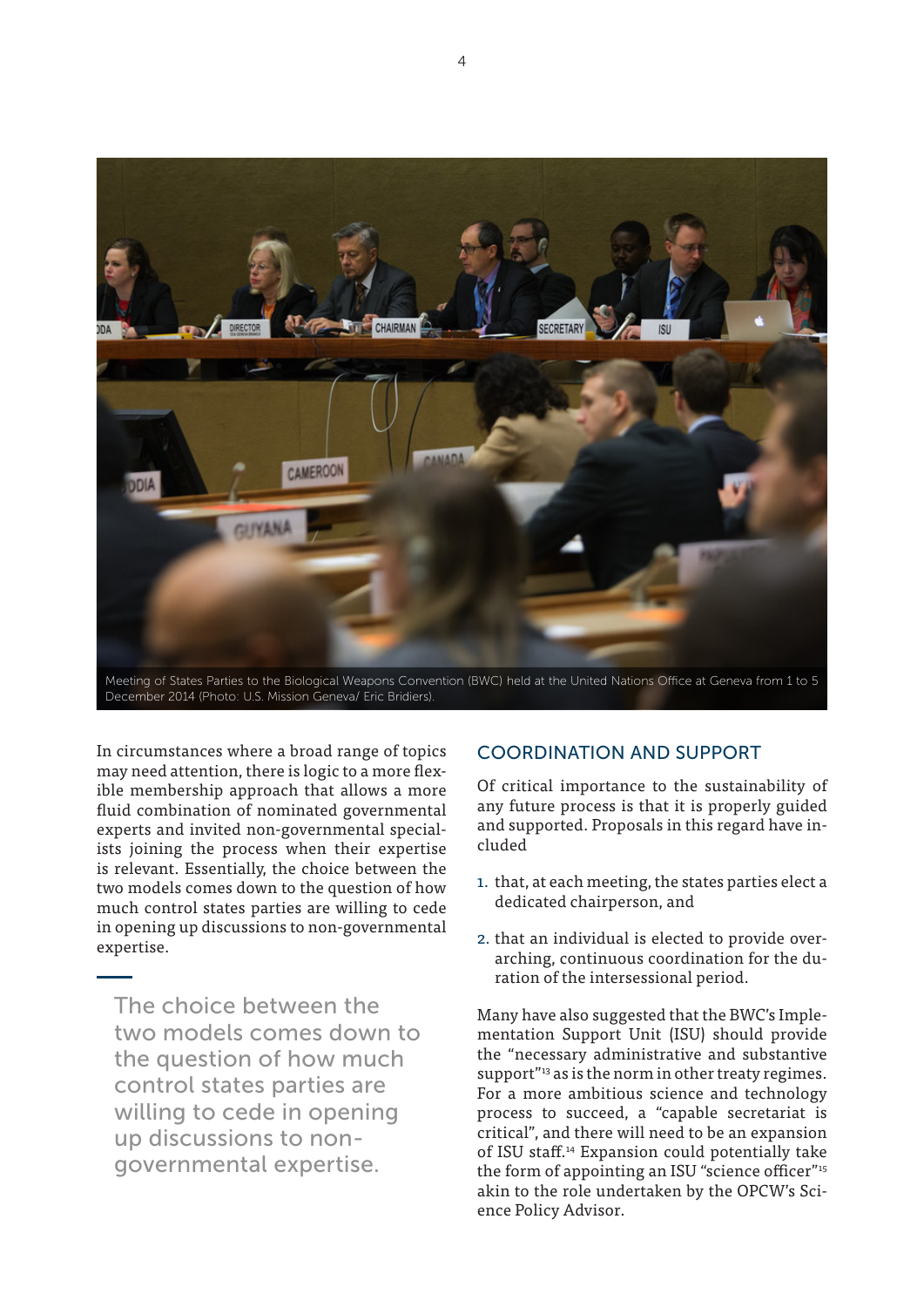#### WHO SHOULD FOOT THE BILL?

Financial considerations significantly undermined the ability of states to make progress in the closing stages of the 7th Review Conference. Accordingly, it will be important to take into account the costs of any proposal, including those linked to the science and technology process, in advance of the Review Conference in November 2016.

In terms of funding for an science and technology mechanism, many of the procedural costs would likely be covered through an increase to the assessed contributions of states parties.

In terms of funding for an science and technology mechanism, many of the procedural costs would likely be covered through an increase to

the assessed contributions of states parties. At the same time, consideration must also be given to how the cost of participants will be met. To assist in this regard, Switzerland has identified four models for funding participation:

- $\blacksquare$  Option 1: States parties fund the experts they nominate.
- **•** Option 2: A voluntary trust fund is established to sponsor the participation of experts from developing countries.
- Option 3: An official sponsorship programme is established based on assessed contributions to fund the participation of experts from developing countries.
- **•** Option 4: Participation of all experts is financed by assessed contributions.16

In addition, Switzerland noted that if a single common language was used throughout the meetings, as is standard practice in scientific and technical meetings, costs for meeting interpretation would be reduced.

# Conclusions and recommendations

- The 8th Review Conference offers an opportunity to enhance the framework for reviewing developments in science and technology of relevance to the Convention.
- **n** The rapid pace of scientific advances necessitates a more frequent, flexible and robust science and technology review process, drawing in a broader range of expertise.
- A chair and an ISU science and technology officer should support such a process.
- **Example 1** Finally, any science and technology review body should be able to make recommendations for states parties to consider, a step that could usefully reinvigorate the science and technology review process and lead to more effective action.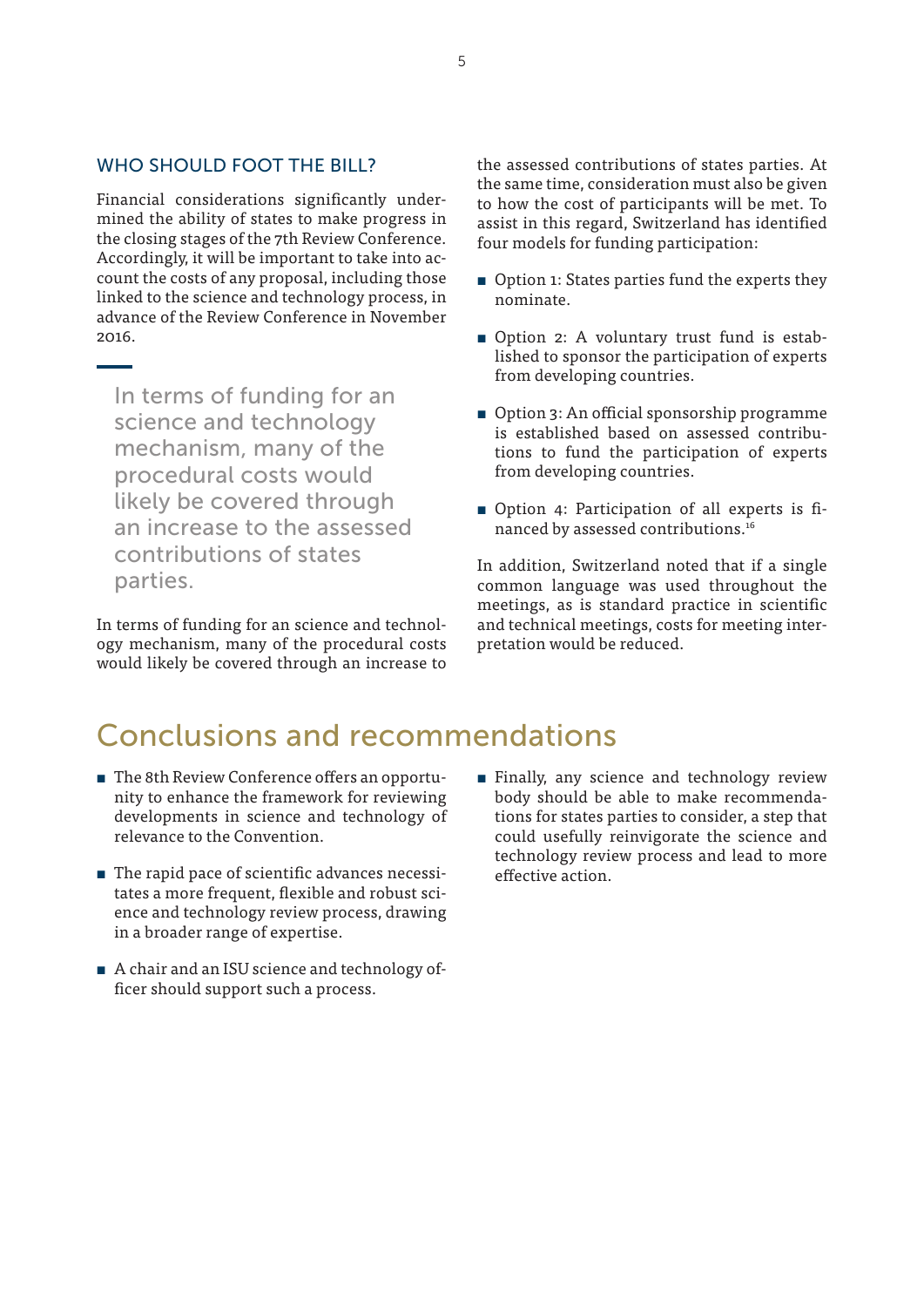#### **ENDNOTES**

- 1 Final Document, BWC/CONF.VII/7.
- 2 Statement by India, BTWC Tuesday 9 August 2016. PM session.
- 3 United States of America, BWC/CONF.VIII/PC/ WP.3.
- 4 Switzerland, BWC/MSP/2015/MX/WP.11.
- 5 Russian Federation, BWC/CONF.VIII/PC/WP.2/ Rev.2.
- 6 Switzerland, BWC/MSP/2015/WP.10.
- 7 Finland Norway and Sweden, BWC/CONF.VIII/ PC/WP.7; Russian Federation, BWC/CONF.VIII/ PC/WP.2/Rev.1; Switzerland, BWC/CONF.VIII/ PC/WP.8 25; United Kingdom, BWC/CONF.VIII/ PC/WP.4; United States, BWC/CONF.VIII/PC/ WP.3
- 8 For example IAP "The Biological and Toxin Weapons Convention Considerations for a science advisory mechanism" (2016) http://tinyurl. com/hg73a4z.
- 9 See discussion BWC Tuesday 9 August 2016. PM session. Notes held on file.
- 10 See Switzerland, BWC/MSP/2015/WP.10 and IAP (2016) http://tinyurl.com/hg73a4z.
- 11 Russian Federation, BWC/CONF.VIII/PC/WP.2/ Rev.2.
- 12 Finland Norway and Sweden, BWC/CONF.VIII/ PC/WP.7.
- 13 Switzerland, BWC/CONF.VIII/PC/WP.16.
- 14 United States of America, BWC/CONF.VIII/PC/ WP.3.
- 15 United Kingdom, BWC/CONF.VIII/PC/WP.4.
- 16 Switzerland, BWC/CONF.VIII/PC/WP.16.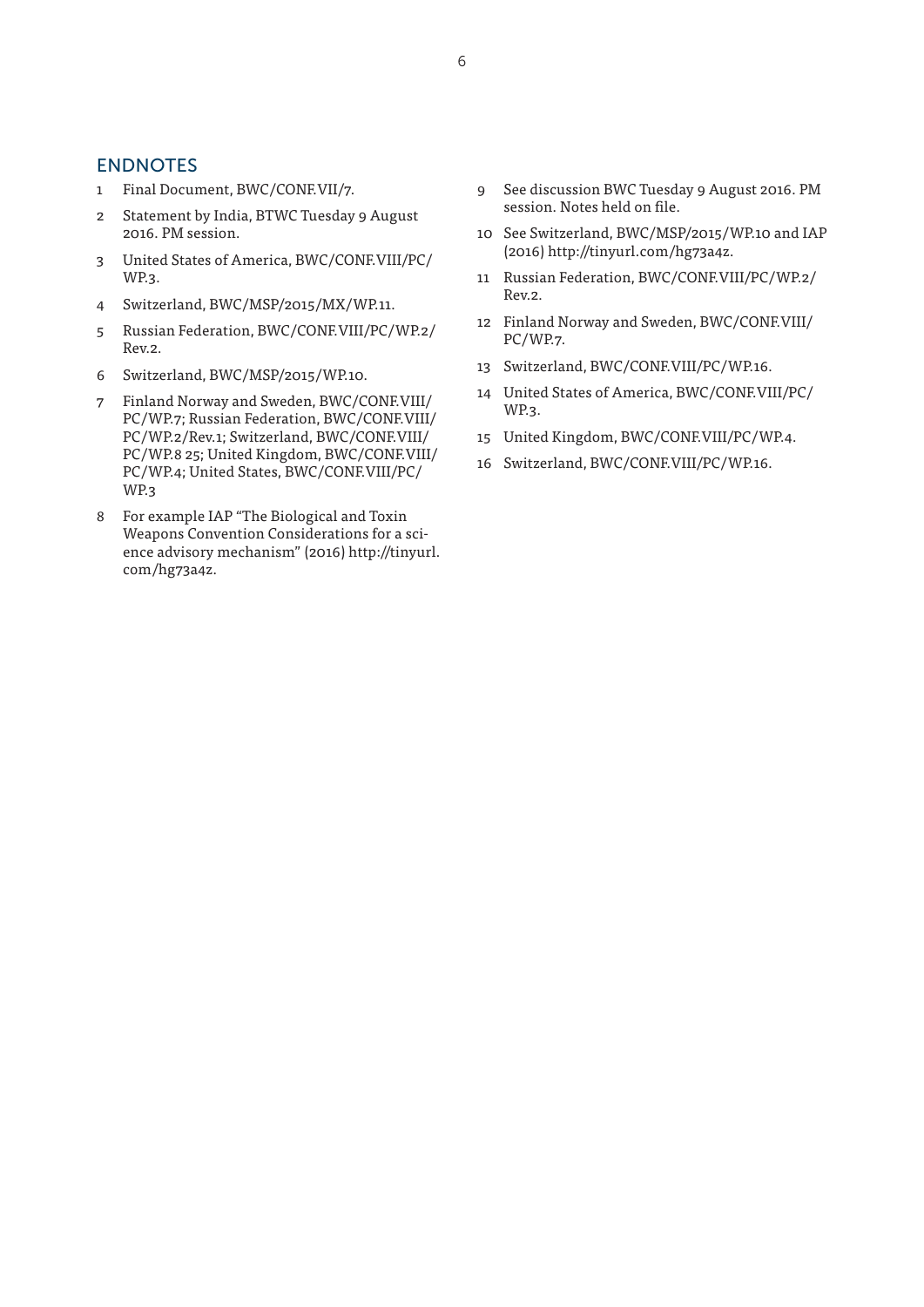#### TITLES IN THIS SERIES

The International Law and Policy Institute (ILPI) produced this series of briefing papers to coincide with the Eighth Review Conference of the Biological Weapons Convention:

- 1. RICHARD LENNANE, Divide and delegate—The future of the BWC: While greater operational application of BWC provisions is clearly needed, states parties should not try to make the BWC something it is not.
- 2. CAITRIONA MCLEISH and JAMES REVILL, Keeping up with the scientists: To protect and implement the BWC, states parties must improve the framework for reviewing developments in science and technology.
- 3. GREGORY D. KOBLENTZ and FILIPPA LENTZOS, 21st Century biodefence—Risks, trade-offs and responsible science: The dramatic increase in the number of laboratories and scientists working on dangerous pathogens and toxins has exacerbated safety and security risks.

The papers were edited by Magnus Løvold (ml@ilpi.org) and Kjølv Egeland (ke@ilpi.org). Torbjørn Graff Hugo provided layout. Camilla Waszink and Richard Lennane provided comments on early drafts.

Production of this series was made possible thanks to the support of the Government of Norway.

Electronic copies of any of these papers can be downloaded for free from wmd.ilpi.org.